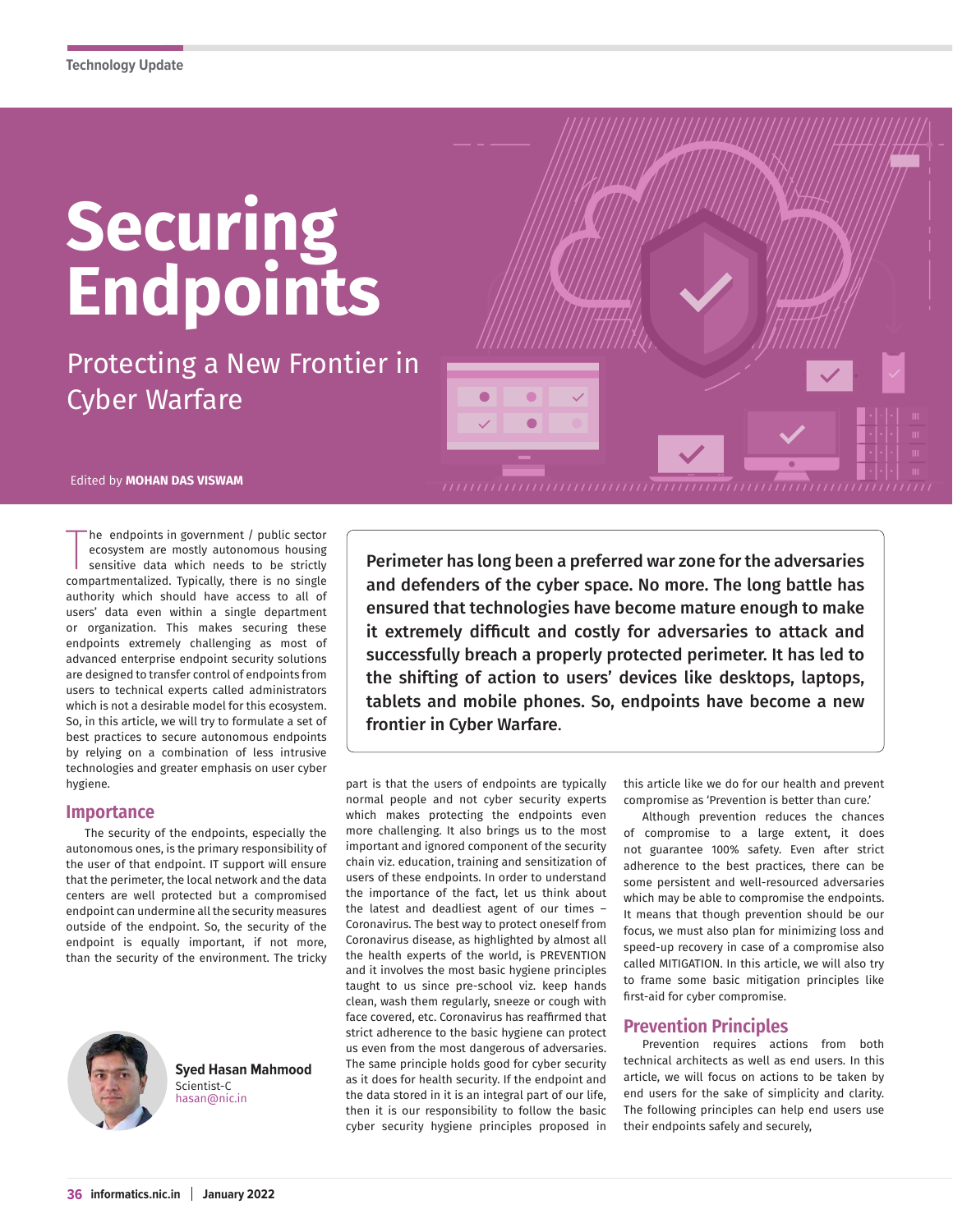- **• Compartmentalize:** Today each individual who is working is typically assigned a device. The devices are no longer shared. User's device is her/his responsibility along with the data stored on it. Same is true for personal devices. The data sensitivity is different for official and personal devices so is the security architecture of the devices. Hence, in order to prevent cross contamination and inadvertent data leak/ loss, it is recommended to use official devices for carrying out official business and personal devices for personal business. It is also advisable to use as few devices as possible as it is easier to manage and secure.
- **• Say 'No' to Pirated Software:** Free copies of expensive software are almost irresistible to users. They seem to be a product of goodness of humanity almost too good to be true. But as an old adage goes, there are no free lunches in this world. The 'free' copies are actually not free. They charge by compromising the endpoint, giving its control to the attacker and loss of data with the user being oblivious to it. Hence, it is recommended to use genuine operating support and software with patching support to ensure latest security updates for the operating system. DO NOT use pirated software as they are generally laced with malware.
- **• Adopt FOSS:** There is a class of software created out of sheer goodness of human nature called Free and Opensource Software (FOSS). The developers create the software and dedicate them to the community for free use, development and maintenance. These can be used as is or customized based on the needs of individual users. The motivation for FOSS is enhancement of human knowledge and use of this knowledge for the better of one and all. The most common and powerful example of a FOSS is the Linux kernel which drives the world ICT today. The users are recommended to look out for opensource alternative of the software they need as they are available in plenty today. Their source code is freely available to anyone who wishes to verify it, hence chances of malicious code in them are quite low compared to a closed-source software.
- **• Avoid PUA:** As more and more software / apps are installed on a device, the codebase installed on the device increases and along with it its attack surface. More the number of lines of code running on a device more are the chances of some of them being weak or vulnerable. Vulnerable code makes it much easier for attackers to compromise the device and take control. So, it is recommended to install software which are regularly used and remove all Potentially Unwanted Applications (PUA) from the device. Also, remove software which are not regularly used after their use to reduce the attack surface.
- **• Update, Update, Update:** Updating or patching the installed software / apps is the single most

potent tool in the lay users quiver to ward of the resourced adversaries. Imagine a security hole already present in a software but not known to anyone. The software is safe for now as the hole is not known to anyone. As soon as a fix for that hole is released by the software provider everyone knows about the hole. Now the same software becomes extremely unsafe as the world knows about the security hole and it can easily be exploited to compromise the device. So, updating the software as soon as the patch is released is not a luxury but a necessity.

- **• Endpoint Security Agent:** Just like an external sentinel is important to guard a physical premises, a third-party virtual sentinel is essential to maintain the security of user devices. Any good endpoint security agent like an antivirus, endpoint detection & response (EDR), etc. must be installed on the user devices to protect the device from adversaries. It is recommended to install a good endpoint security agent, keep it updated and running at all times.
- **• Least Privilege:** Need-to-know is an established principle of information secrecy. Least privilege is an extension of the same principle. It means that each user should be given access / privileges based on her / his need. This principle helps in minimizing damage if an account / access is compromised. It can be used as following: Create two accounts in Windows viz. user with administrator privileges (admin) and user without administrative privileges (user). Use user account for daily access and admin account only when needed to install software or make system level changes.
- **• External Attachments:** External attachments like USB drive, portable disks, CD/DVD disks, etc. are exploited rigorously to infect and compromise devices. Once an external storage disk is attached to a compromised device, it is infected and when an infected disk is attached to other devices, they can also get infected. Thus, creating a chain of infection. So, it is recommended to avoid using unknown removable drives like portable hard disks, pen drives, etc. as far as possible. However, if absolutely needed, scan it thoroughly using antivirus program before using.
- **• PowerShell:** PowerShell in Windows devices exposes the command-line administrative console for making system altering changes. Attackers frequently use this console to compromise devices by means of automated scripts. Normal users typically never use PowerShell for any of their activities. Hence, it is recommended to disable PowerShell to make is harder for attackers to compromise Windows devices.
- **• Remote Desktop:** Remote Desktop is a powerful feature which helps users access their devices from other devices by opening a virtual

connection to their devices. It is especially useful when users have to access data stored on their devices when physically away from their devices. But lately this functionality is actively used by attackers to compromise devices and take control by means of weak passwords or vulnerabilities in RDP protocol. So, it is recommended to disable Remote Desktop on Windows machine at all times. In order to address the data portability requirements, users are advised to use cloud storages to make their data accessible anytime from anywhere.

- **• Remote Support:** IT support teams rely heavily on free Remote Support tools like TeamViewer, Ammy Admin, Anydesk, etc. to provide support to users on their end devices. These tools keep the agent running on user devices at all times. These tools are actively used to compromise and take control of the user device by means of weak passwords or vulnerability in these tools by the attackers. So, it is requested to avoid using them as far as possible. However, if absolutely necessary, then use it in run-mode only without installing it and terminate it after use. If it does not allow run-mode and has to be installed then uninstall it immediately after use.
- **• Password Managers:** Passwords are a necessary evil in most of the IT systems today. Though multiple alternatives are being invented to remove the use of memorized passwords but they are still not pervasive and passwords are here with us for some more time. Most of our current password policy owes its allegiance to the guidelines for creating safe online passwords in NIST SP 800-63 released in 2003 by Bill Burr. Ironically, after making users suffer with passwords for 15 years, Bill has admitted that he was wrong. "Much of what I did I now regret", he says. Traditional password policies like long and complex passwords, mandatory password change, not allowing copy-paste passwords etc. actually reduces security around passwords. Multiple researches have shown that these policies force users to choose predictable passwords based on patterns and reuse them at multiple places in order to make it easier to memorize and reproduce. Once the password pattern is guessed by attackers, they can predict passwords with ease. Also, reusing passwords can be dangerous as compromise of one website / system will reveal passwords for many others. So, it is recommended to use zero-entropy password managers like masterpassword to have strong & unique passwords for each account. DO NOT re-use passwords for different accounts. DO NOT share passwords or other account details. Change password immediately if shared with someone or at the slightest hint of compromise.
- **• Unlocked & Unattended:** Unlocked and unattended devices can be potentially dangerous especially in presence of a mole